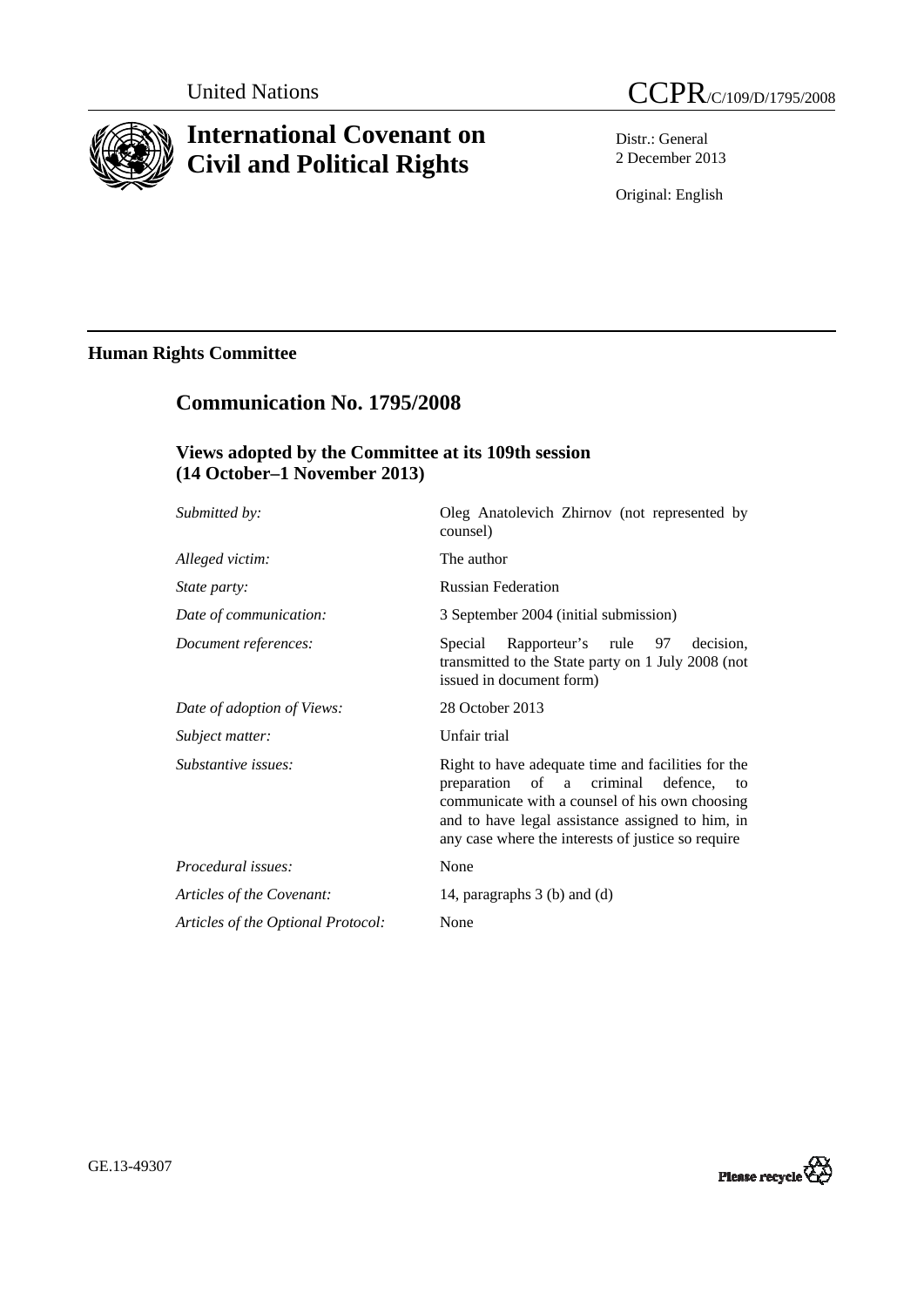### **Annex**

# **Views of the Human Rights Committee under article 5, paragraph 4, of the Optional Protocol to the International Covenant on Civil and Political rights (109th session)**

concerning

### **Communication No. 1795/2008[\\*](#page-1-0)**

| Submitted by:          | Oleg Anatolevich Zhirnov (not represented by<br>counsel) |
|------------------------|----------------------------------------------------------|
| Alleged victim:        | The author                                               |
| <i>State party:</i>    | <b>Russian Federation</b>                                |
| Date of communication: | 3 September 2004 (initial submission)                    |

*The Human Rights Committee*, established under article 28 of the International Covenant on Civil and Political Rights,

*Meeting* on 28 October 2013,

*Having concluded* its consideration of communication No. 1795/2008, submitted to the Human Rights Committee by Mr. Oleg Anatolevich Zhinov under the Optional Protocol to the International Covenant on Civil and Political Rights,

*Having taken into account* all written information made available to it by the author of the communication and the State party,

*Adopts the following*:

### **Views under article 5, paragraph 4, of the Optional Protocol**

1. The author of the communication is Mr. Oleg Anatolevich Zhirnov, a Russian citizen born in 1972, in prison in the Russian Federation at the time of the submission. He alleges that he is a victim of violations by the State party<sup>[1](#page-1-1)</sup> of his rights under article 14, paragraphs 3 (b) and (d), of the International Covenant on Civil and Political Rights. The author is unrepresented.

#### **Factual background**

2.1 The author submits that, on an unspecified date, he was arrested and charged with murder, extortion and kidnapping. He claims that when in July 2000 an investigator from

<span id="page-1-0"></span>The following Committee members participated in the examination of the present communication: Mr. Yadh Ben Achour, Mr. Ahmad Amin Fathalla, Mr. Kheshoe Parsad Matadeen, Sir Nigel Rodley, Mr. Fabián Omar Salvioli, Mr. Yuval Shany, Mr. Konstantine Vardzelashvili, Mr. Lazhari Bouzid, Mr. Walter Kälin, Mr.Yuji Iwasawa, Mr. Cornelis Flinterman, Ms. Zonke Zanele Majodina, Mr. Gerald L. Neuman, Mr. Victor Manuel Rodríguez-Rescia, Ms. Anja Seibert-Fohr and Ms. Margo

<span id="page-1-1"></span>Waterval.<br><sup>1</sup> The Optional Protocol entered into force for the Russian Federation on 1 January 1992.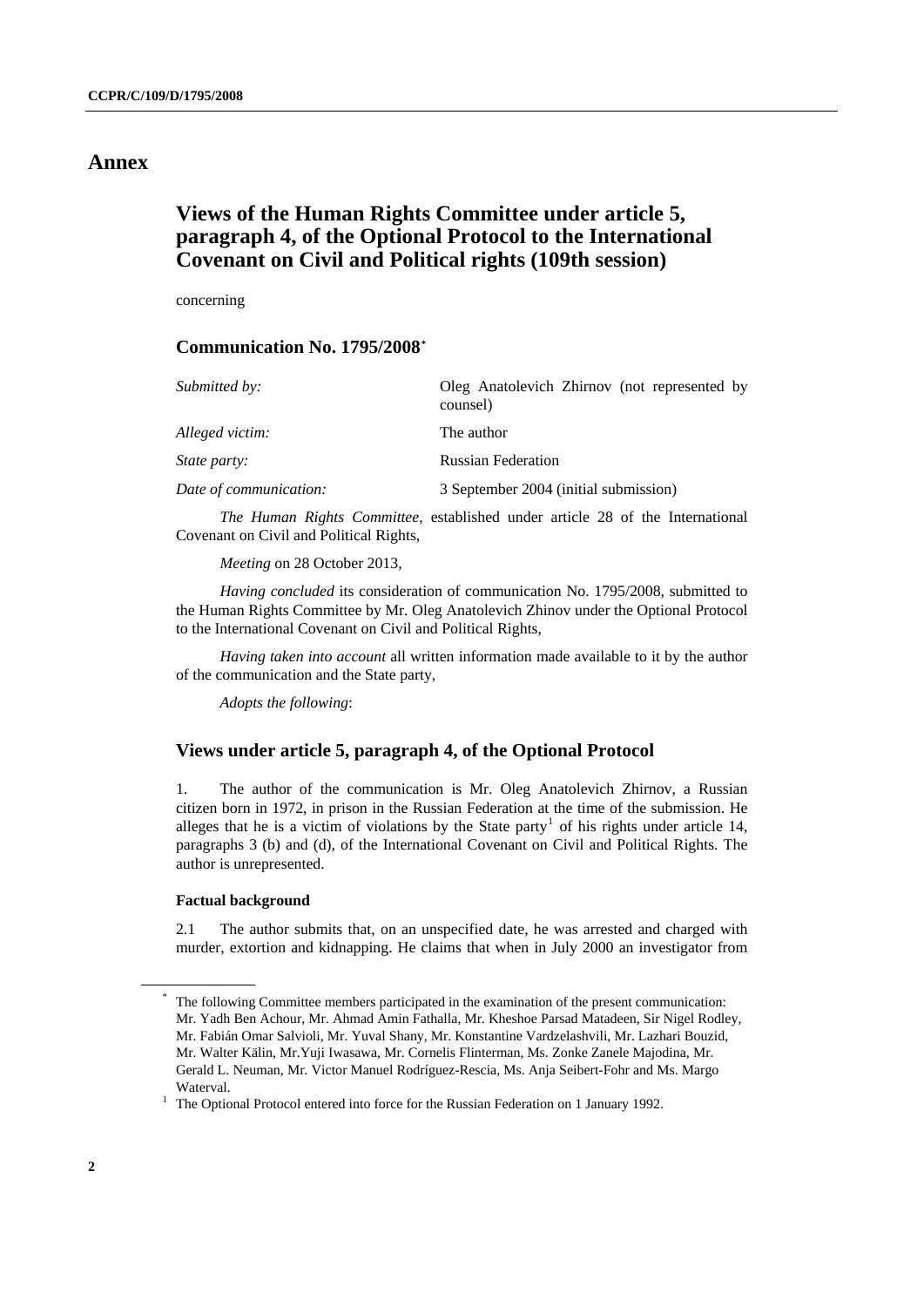the Volzhskaya Prosecutor's Office of Samara region, Mr. Vasyaev, formally presented him with the evidence against him (the so-called process of "familiarization with the criminal case"), this occurred in the absence of his first lawyer, Ms. Gordeeva. He submits that he and his lawyer were separately acquainted with the criminal file, despite the author having expressly requested that familiarization be carried out together with his lawyer. He states that this contravened article 49, part 5, of the Code of Criminal Procedure, as then in force, which made it obligatory for a lawyer to participate in the criminal proceedings in any case where the accused was charged with an offence for which the death penalty could be imposed. The author was charged inter alia with having committed a crime under article 102 of the Criminal Code (premeditated murder under aggravated circumstances), which was at the time punishable by the death penalty.

2.2 On an unspecified date, the author, together with other co-accused, complained about the above matter to the Criminal Division of the Saratov Regional Court and requested that his criminal case be returned for a supplementary investigation.<sup>[2](#page-2-0)</sup> He also requested, inter alia, that he and his second lawyer, Ms. Abramova, be acquainted with all the case file materials, since Ms. Abramova had been retained by him only on 6 May 2000. On 12 May 2000, the Criminal Division of the Saratov Regional Court concluded that substantial violations of the criminal procedure law had been committed by the investigation authorities and that the case should be returned for a supplementary investigation to rectify the procedural deficiencies identified. The court specifically stated that in cases where a lawyer participates in criminal proceedings, the investigator should present all case file materials to the accused and his lawyer, unless the accused or his lawyer request to be acquainted with the case file separately.

2.3 The supplementary investigation was completed on 20 June 2000. The author submits that, contrary to the 12 May 2000 decision of the Criminal Division of the Saratov Regional Court, he was again familiarized with part of the case file materials in the absence of his lawyer. On an unspecified date in July 2000, the author's second lawyer, Ms. Abramova, successfully passed an examination to become a magistrate judge and could no longer act as defence attorney. Despite the author's numerous oral motions either to assign a new lawyer to him or to adjourn the familiarization with the case file, $3$  the investigator in charge continued to formally present him with the case file in the absence of a lawyer. Specifically, on 18, 19, 20 and 21 July, the author was presented with parts of volumes 6 and 7, and with volumes 12, 13 and 14, of his case file in the absence of a lawyer. On 21 July 2000, the author's third lawyer, Mr. Nekhoroshev, was retained. On 24 July 2000, the author was familiarized with volume 15 of his case file separately from Mr. Nekhoroshev. In addition, the investigator did not present certain video evidence to the author, despite his numerous oral motions to view this together with his lawyer. Consequently, the author saw the said video evidence for the first time only during the court proceedings. Transcripts of the video were admitted by the court as evidence.

2.4 On 29 August 2000, during a trial hearing, the author complained about this matter to the Criminal Division of the Saratov Regional Court.<sup>[4](#page-2-2)</sup> The author's third lawyer, Mr. Nekhoroshev, added that each of the preceding lawyers had represented his client at different stages of the proceedings and that he had acquainted himself with all case file materials, whereas the author had been presented only with part of the case file, in Mr. Nekhoroshev's absence. The author explained to the court that there should be a certificate

<span id="page-2-0"></span> $2<sup>2</sup>$  It transpires from the procedural decision of the Criminal Division of the Saratov Regional Court that the author's request was supported by the public prosecutor.<br> $3 \cdot$  Beforence is mode to erticle 40, pert 4, of the Criminal Broce

<span id="page-2-1"></span><sup>&</sup>lt;sup>3</sup> Reference is made to article 49, part 4, of the Criminal Procedure Code.<br><sup>4</sup> It transmises from the trial transmit that the composition of the Criminal

<span id="page-2-2"></span><sup>&</sup>lt;sup>4</sup> It transpires from the trial transcript that the composition of the Criminal Division of the Saratov Regional Court on 29 August 2000 was different from that of 12 May 2000.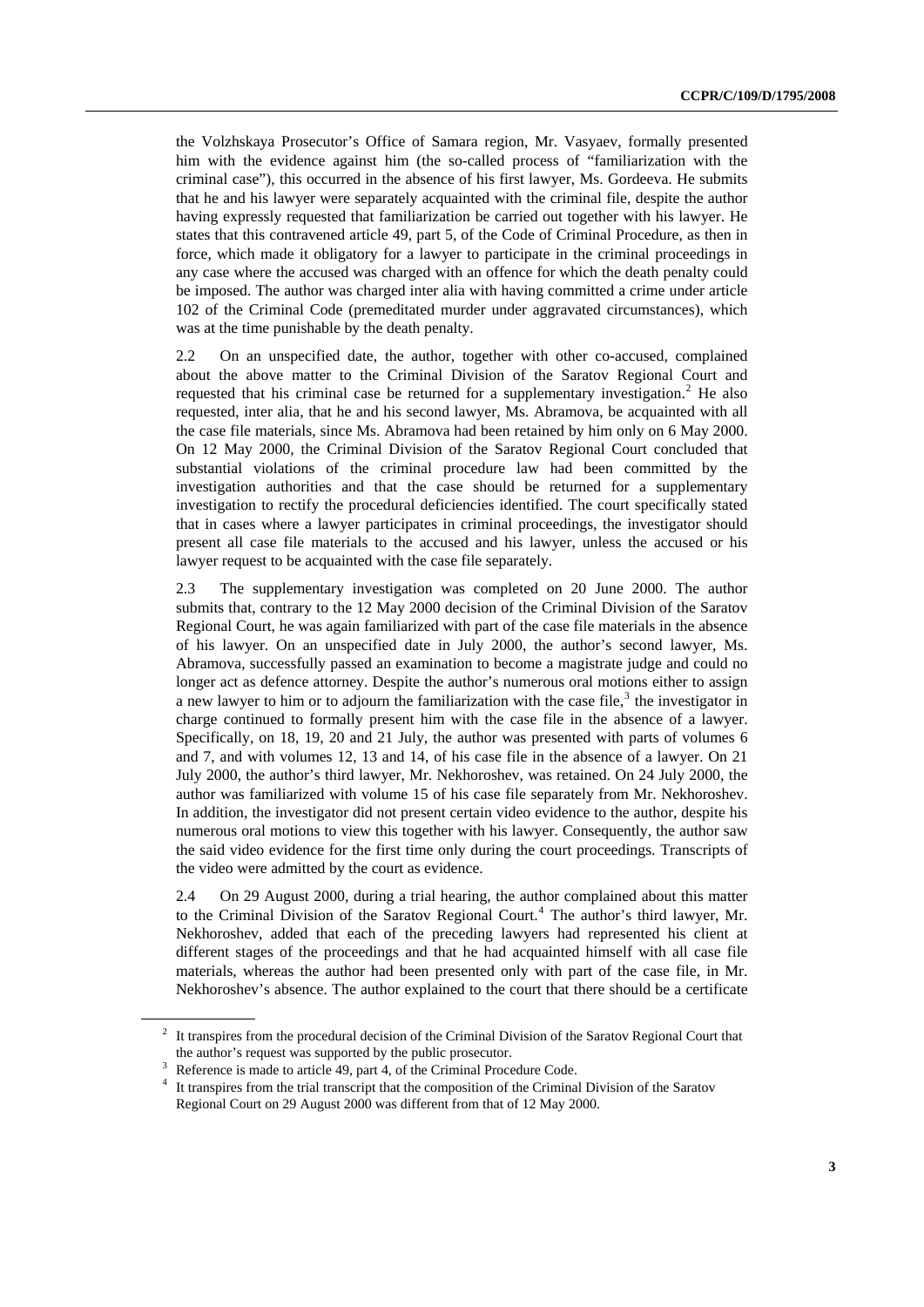dated 13 August 2000 in his case file confirming that his previous lawyer Ms. Abramova had successfully passed an examination to become a magistrate judge and that he had subsequently retained Mr. Nekhoroshev as his new defence counsel. The public prosecutor commented on the author's intervention and stated that there was no data confirming that the lawyer Ms. Abramova had indeed been appointed as a magistrate judge. The court adjourned the author's motion to be familiarized with the case file together with Mr. Nekhoroshev, pending verification of the information provided with regard to Ms. Abramova. Ultimately, the matter was never decided by the Criminal Division of the Saratov Regional Court.<sup>[5](#page-3-0)</sup>

2.5 On 1 November 2000, the author was found guilty of premeditated murder under aggravated circumstances (art. 102 of the Criminal Code) and of three other charges under article 146 (2 and 3); article 126 (2), and article 148 (2), of the Criminal Code by the Saratov Regional Court and sentenced to 11 years' imprisonment. The author's cassation appeal was dismissed by the Criminal Division of the Supreme Court on 25 April 2001. His request for a review in the order of supervision to the Supreme Court was dismissed on 17 July 2003. The Supreme Court stated that it had not identified any violations of the procedural law which would provide grounds for altering the sentence handed down by the first instance court. The author's appeal of the 17 July 2003 decision of the Supreme Court was dismissed by the Deputy Chair of the Supreme Court on 12 November 2003.

#### **The complaint**

3.1 The author claims a violation of his rights under article 14, paragraph 3 (b) and (d), to have adequate time and facilities for the preparation of his defence, to communicate with counsel of his own choosing, and to have legal assistance assigned to him in any case where the interests of justice so require. The entire case file consisted of 19 volumes, many of which were over 200 pages. Pursuant to article 201, part 6, of the Criminal Procedure Code, as then in force, the investigator established a tight schedule, according to which the author was allocated only one day (four to five working hours a day) to familiarize himself with one of the volumes of the case file. After his second lawyer withdrew from the case, the author had to review certain volumes of the case file himself on 18, 19, 20, 21 and 24 July 2000. When the author subsequently retained another defence lawyer, he requested to be allowed to familiarize himself with the same case file materials once again in the presence of his lawyer, but this request was refused.

3.2 The author maintains that, in the absence of a lawyer, he could not obtain expert legal advice on the content of the case file materials immediately after familiarizing himself with them. Additionally, the author was unable to meet the tight schedule imposed by the investigator as he was not allowed to make copies of the case file but had to take notes by hand and, on 2 August 2000, had to sign a protocol for "completion of familiarization with the case file" without, in fact, having familiarized himself in full with all the prosecution evidence. The author noted in this protocol the number of volumes that he had reviewed in the lawyer's presence and the number of volumes that he had not seen at all. He claims that he was deprived of the right to obtain expert legal advice on the content of certain case file material prior to trial and of the opportunity to, jointly with his lawyer, in a timely manner, file motions on matters vital for his defence and for the determination of the case at trial (for example, requesting to summon additional witnesses and appoint additional forensic experts). The author concludes that the violation of his right to defence had a negative

<span id="page-3-0"></span> $5$  The information in this paragraph, including the fact that the motion was never decided by the court, is supported by the trial transcript presented by the author as evidence.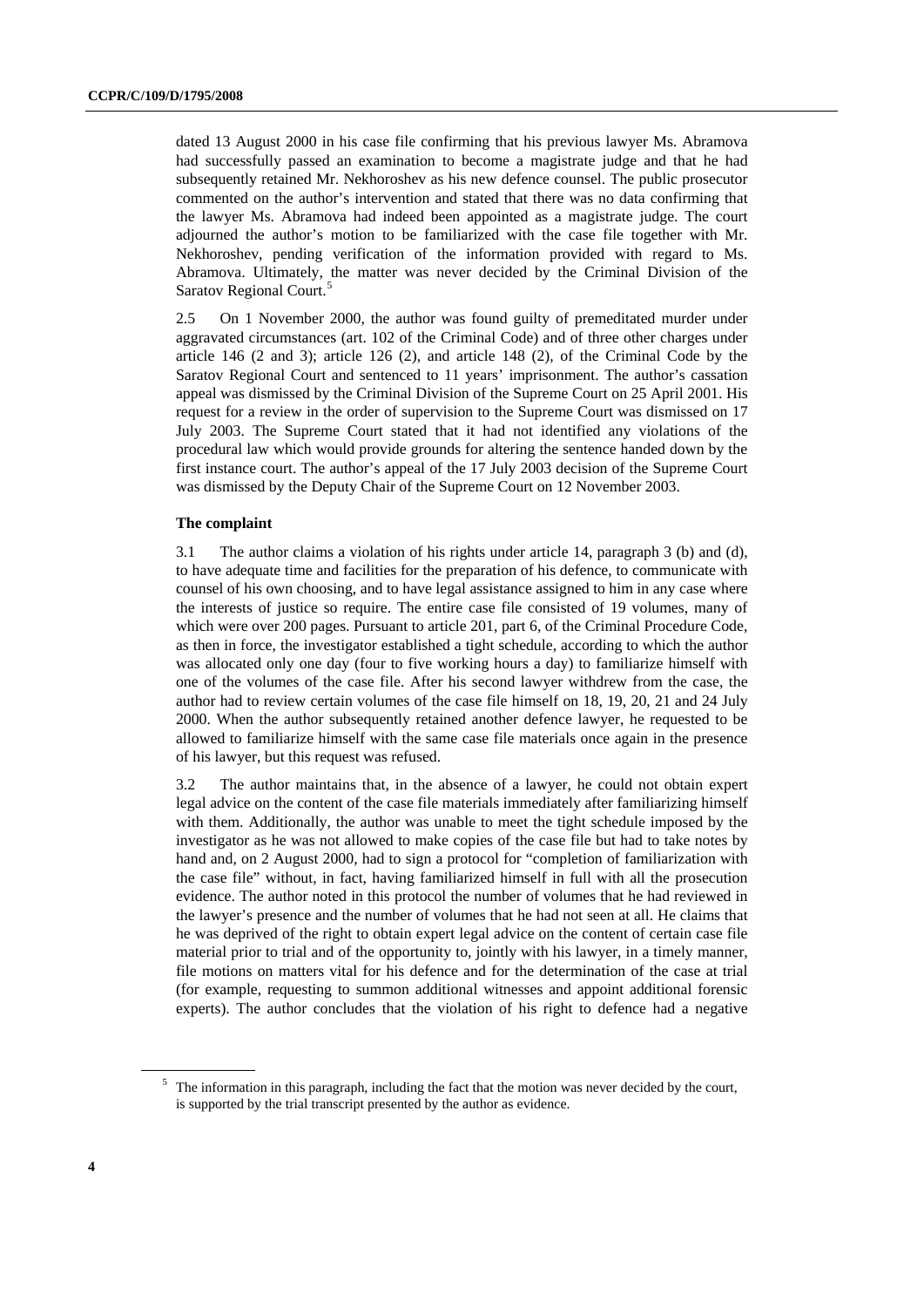impact on the legality and validity of his sentence, as he was denied the possibility to defend himself by all lawful means and methods.

#### **State party's observations on merits**

4.1 On 29 October 2008, the State party submits that the author's complaints regarding violations of his procedural rights to defence had been reviewed on numerous occasions by the Prosecutor General's Office and that no violations had been found. The State party also submits that his case had been reviewed by all court instances, including the Constitutional Court, and that neither of them had found a violation of his rights. It further submits that the author's contention that he had to acquaint himself with the case file in the absence of his lawyer is not consistent with the facts. According to a protocol of 21 June 2000, the accused was informed of the termination of the preliminary investigation and had his right to review the case file personally and together with his attorney explained to him in the presence of his lawyer, Ms. Abramova. The review of the case file by the author and his lawyer started on 22 June 2000. On 30 June 2000, the author was warned in writing by the investigating officer that it was unacceptable to protract the review of the case file. Since the investigating officer considered that the author was deliberately protracting the review, the investigating officer issued an order on 6 July 2000 giving the author a deadline of 28 July 2000 to acquaint himself with the case file. On 18 July 2000, the author requested to be represented by another lawyer, Mr. Nekhoroshev, and the review of the file continued accordingly with the participation of the above lawyer.

4.2 The State party further submits that on 29 August 2000 the court rejected the author's motion to return the case for additional investigation on the ground that his right to familiarize himself with the case file had been violated. Accordingly the State party maintains that there was no violation of the author's rights under article 14, paragraph 3 (d), of the Covenant.

#### **Author's comments on the State party's observations**

5. On 28 November 2008, the author submits that he started reviewing the case file and preparing his defence together with his lawyer Ms. Abramova on 22 June 2000. By way of preparation, they were making notes and copying the addresses of the prosecution witnesses and the interrogation protocols. On 30 June 2000, the investigator warned the author that it was unacceptable to protract the review of the case file. The author explained that he suffers from myopia and that a doctor had advised him to take 15-minute breaks from reading every hour, that copying protocols took time and that he had had no intention of protracting the case file review. Regardless of his explanations, on 6 July 2000, the investigator imposed a deadline of 28 July 2000 for reviewing the file. The author reiterates that he had one day to review, on average, 200 pages and that he could not manage to adequately prepare his defence in the short time allocated. He also reiterates that, on 29 August 2000, during the court hearing, he submitted a motion claiming that his right to acquaint himself with the case file in the presence of his lawyer had been violated, but that the court never ruled on that motion.

#### **State party's further observations on the merits**

6.1 On 9 June 2009, the State party submits that the author's submission of 28 November 2008 does not contain any new information. It further submits that the author's criminal case had been examined by the court and returned for additional investigation on two occasions and that the author had had two opportunities to familiarize himself with the case file, once between 1 February and 12 April 1999 and again between 6 January and 7 April 2000. The author was presented with the case file for a third time between 22 June 2000 and 28 July 2000. On that occasion the review of the case file began with one defence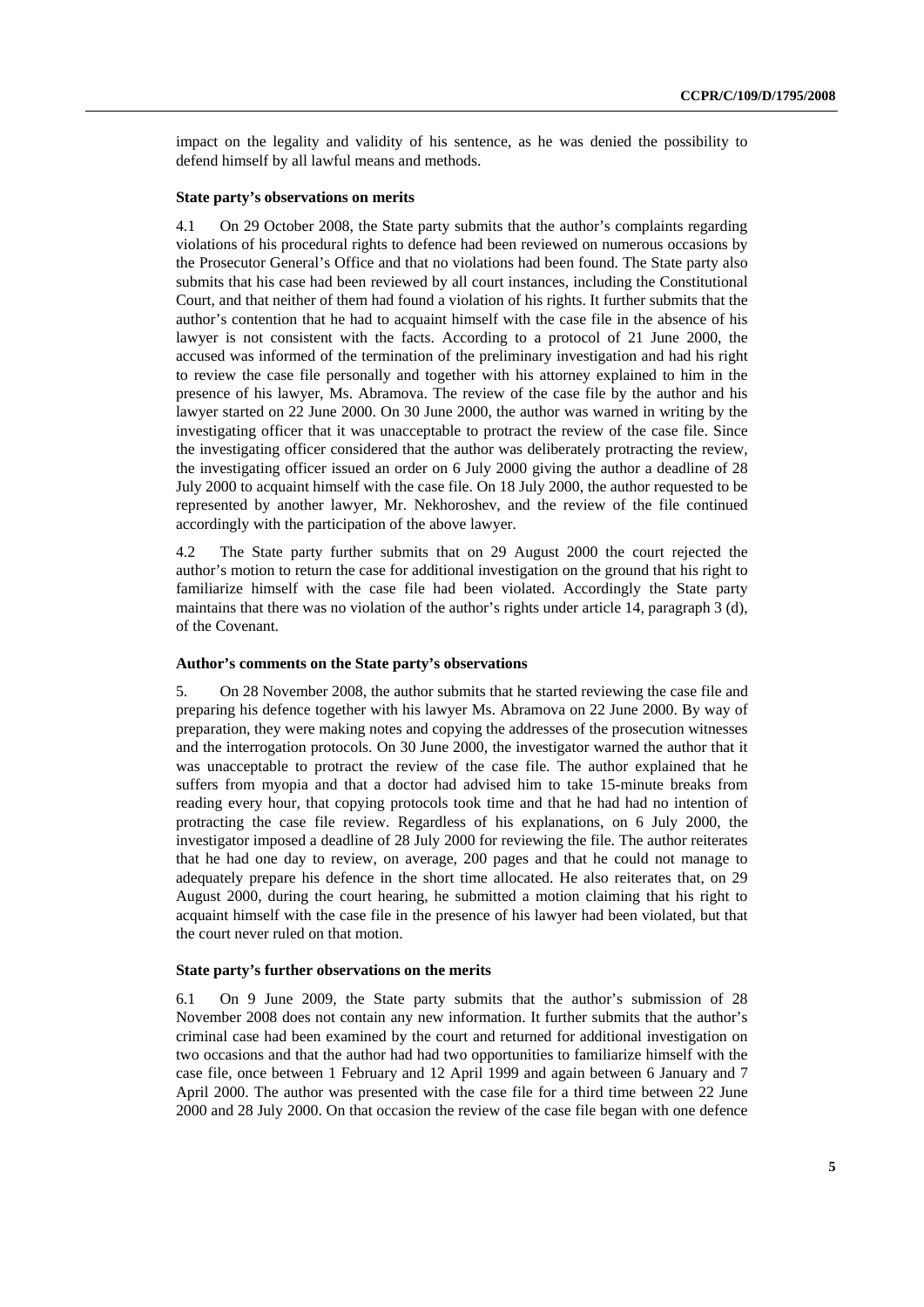attorney and was completed with another, because the author refused the services of Ms. Abramova. The State party submits that the author's argument that on 13, 20, 21 and 24 July 2000 he reviewed case file materials without his lawyer(s) are contrary to the information contained in the schedule for review of the case file.<sup>[6](#page-5-0)</sup>

6.2 Concerning the author's allegation that he was not given sufficient time to acquaint himself with the case file, the State party submits that according to article 201 of the Criminal Procedure Code that was in force at the time, the investigator had the right to issue a ruling, approved by the prosecutor, establishing a deadline for review of the case file should the accused and his counsel conspicuously protract the review. The State party maintains that the accused conspicuously protracted the review of the case file, $<sup>7</sup>$  $<sup>7</sup>$  $<sup>7</sup>$  and that</sup> contrary to his submission on 29 August 2000 the court reviewed and rejected his motion that his right to familiarize himself with the case file had been violated.

#### **Author's further submission**

7. On 6 December 2009, the author presented to the Committee copies of the last page of the protocol on the completion of the review of the case file, parts of the schedule for case file review established by the investigator and parts of the investigator's ruling giving the author a deadline for review of the case file. The copy of the protocol presented by the author includes a note from him to the effect that he had not fully acquainted himself with the case file, that on 13, 20 and 21 July 2000 his defence attorney was not present and that he would like to review the video evidence together with his lawyer. A note from the lawyer, Mr. Nekhoroshev, reads that he had read the entire case file.

#### **State party's further observations on the merits**

8. On 13 August 2010, the State party reiterates its previous observations and submits that the schedule for review of the case file bears the signatures of both the author and his attorneys and that the above contradicts the note that he made at the end of the protocol on the completion of the review.

#### **Issues and proceedings before the Committee**

#### *Consideration of admissibility*

9.1 Before considering any claims contained in a communication, the Human Rights Committee must, in accordance with rule 93 of its rules of procedure, decide whether or not it is admissible under the Optional Protocol to the Covenant.

9.2 The Committee notes, as required by article 5, paragraph 2 (a), of the Optional Protocol, that the same matter is not being examined under any other procedure of international investigation or settlement.

9.3 The Committee notes that the State party did not raise any objections to the admissibility of the communication. The Committee declares the communication admissible insofar as it appears to raise issues under article 14, paragraphs 3 (b) and (d), of the Covenant, and proceeds to its consideration on the merits.

<span id="page-5-0"></span> $6$  The State party maintains that according to the schedule on 13 July 2000 the author and his first lawyer reviewed volume 11 of the case file, that on 20, 21 and 24 July 2000 the author and his second lawyer reviewed volumes 12, 14 and 15 of the case file and that the above was evidenced by the

<span id="page-5-1"></span>signatures of the author and his lawyers. No copy of the schedule is presented by the State party.<br><sup>7</sup> The State party submits that on 26, 27, 28, 29 and 30 June the author reviewed 22, 9, 16 and 31 r The State party submits that on 26, 27, 28, 29 and 30 June the author reviewed 22, 9, 16 and 31 pages respectively and that over the next four days he reviewed 26, 68, 18 and 2 pages respectively.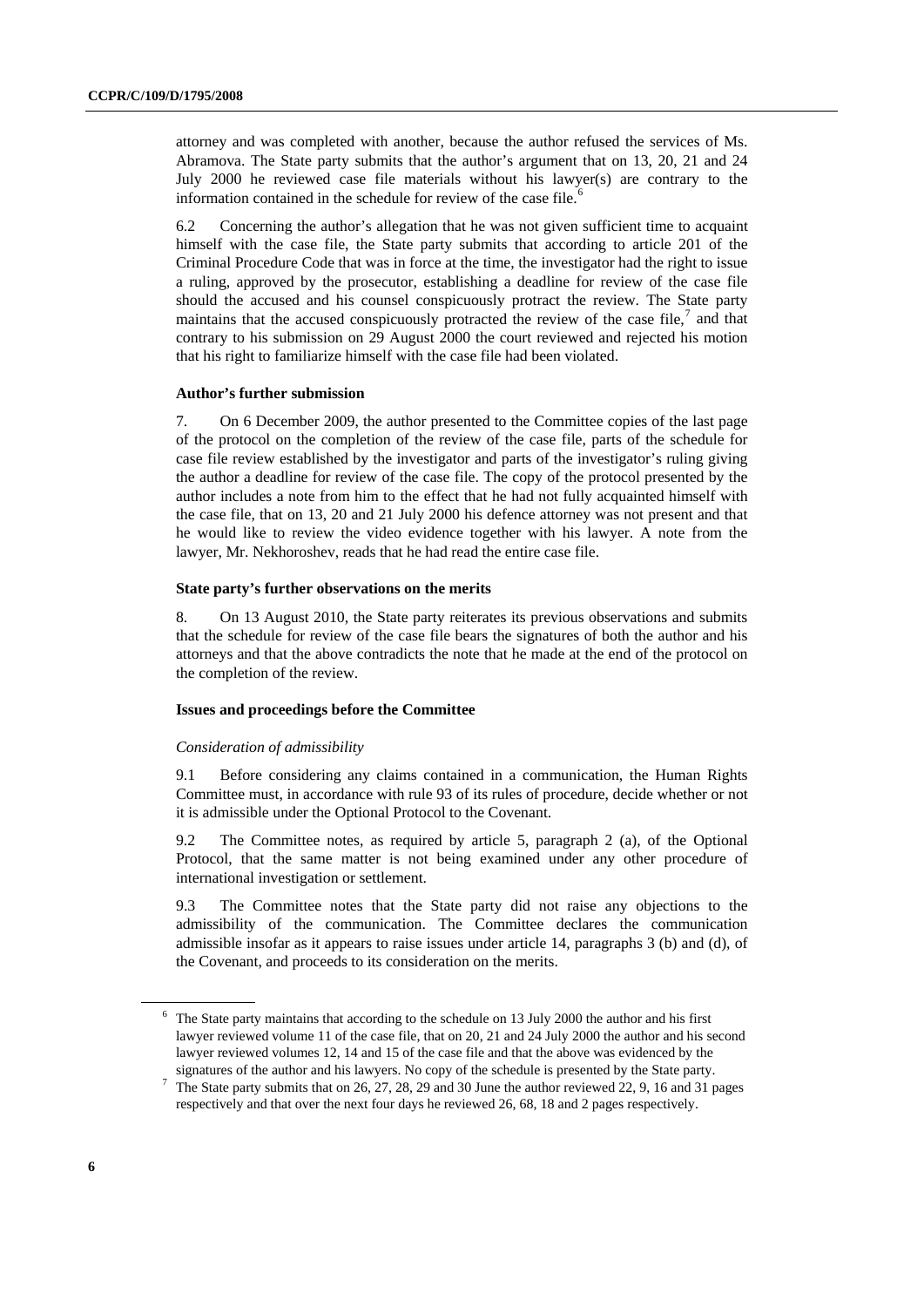#### *Consideration of the merits*

10.1 The Human Rights Committee has considered this communication in the light of all the information received, in accordance with article 5, paragraph 1, of the Optional Protocol.

10.2 The Committee takes note of the author's allegations that he did not have adequate time and facilities for the preparation of his defence and could not communicate with counsel of his own choosing, since he was mandated to review the entire case file, consisting of 19 volumes (over 4,000 pages), in 37 days, did not manage to review all case materials and was not allowed to familiarize himself with certain case file materials in the presence of his attorney(s). The Committee also notes the State party's observation that the author's allegations that he had to review parts of the case file in the absence of his defence attorney were contradicted by his and his lawyer's signatures on the case file review schedule. The Committee, however, observes that the author had made a note stating that he had not managed to review the entire case file at the end of the case file review schedule. The Committee also observes that from the transcript of the trial hearing of 29 August 2000 in the Saratov Regional court it transpires that the author's lawyer confirmed the author's allegations that the latter had not had sufficient time to review the entire case file.

10.3 The Committee recalls that paragraph 3 (b) of article 14 provides that accused persons must have adequate time and facilities for the preparation of their defence and to communicate with counsel of their own choosing. This provision is an important element of the guarantee of a fair trial and an application of the principle of equality of  $a$ rms.<sup>[8](#page-6-0)</sup> The Committee further notes that, in its 12 May 2000 decision, the State party's Saratov Regional Court had ruled that the fact that the author was presented with certain case materials in the absence of his defence lawyer constituted a violation of the domestic criminal procedure and for that reason returned the case for additional investigation. The Committee also notes that from the transcript of the subsequent trial it appears that the same court had failed to rule on an identical motion and proceeded to convict the author. The Committee further notes the State party's submission that the court had rejected the above motion, but did not submit documentary evidence in support of its contention.

10.4 The Committee observes that the author was not provided with the opportunity to make copies of the case file materials and that the limited time granted for review did not allow him to take notes by hand. Furthermore, he did not have the opportunity to review parts of the case file at all, including video evidence that he saw for the first time during the trial. The Committee also notes that on 13, 20 and 21 July 2000, the author was denied the opportunity to review certain case files in the presence of his lawyer, as he was entitled to under domestic procedure law. Taking into consideration the seriousness of the charges against the author, one of which was punishable by death at the time of the proceedings, the Committee considers that the author was not provided with adequate time and facilities for the preparation of his defence and that his rights under article 14, paragraph 3 (b) of the Covenant have thus been violated.

10.5 In the light of the above finding, the Committee decides not to examine the author's claim of a violation of article 14, paragraph 3 (d), of the Covenant.

11. The Human Rights Committee, acting under article 5, paragraph 4, of the Optional Protocol to the International Covenant on Civil and Political Rights, is of the view that the

<span id="page-6-0"></span><sup>&</sup>lt;sup>8</sup> Human Rights Committee general comment No. 32 on the right to equality before courts and tribunals and to a fair trial, para. 32, *Official Records of the General Assembly, Sixty-second Session, Supplement No. 40,* vol. I (A/62/40 (Vol. I)), annex VI.